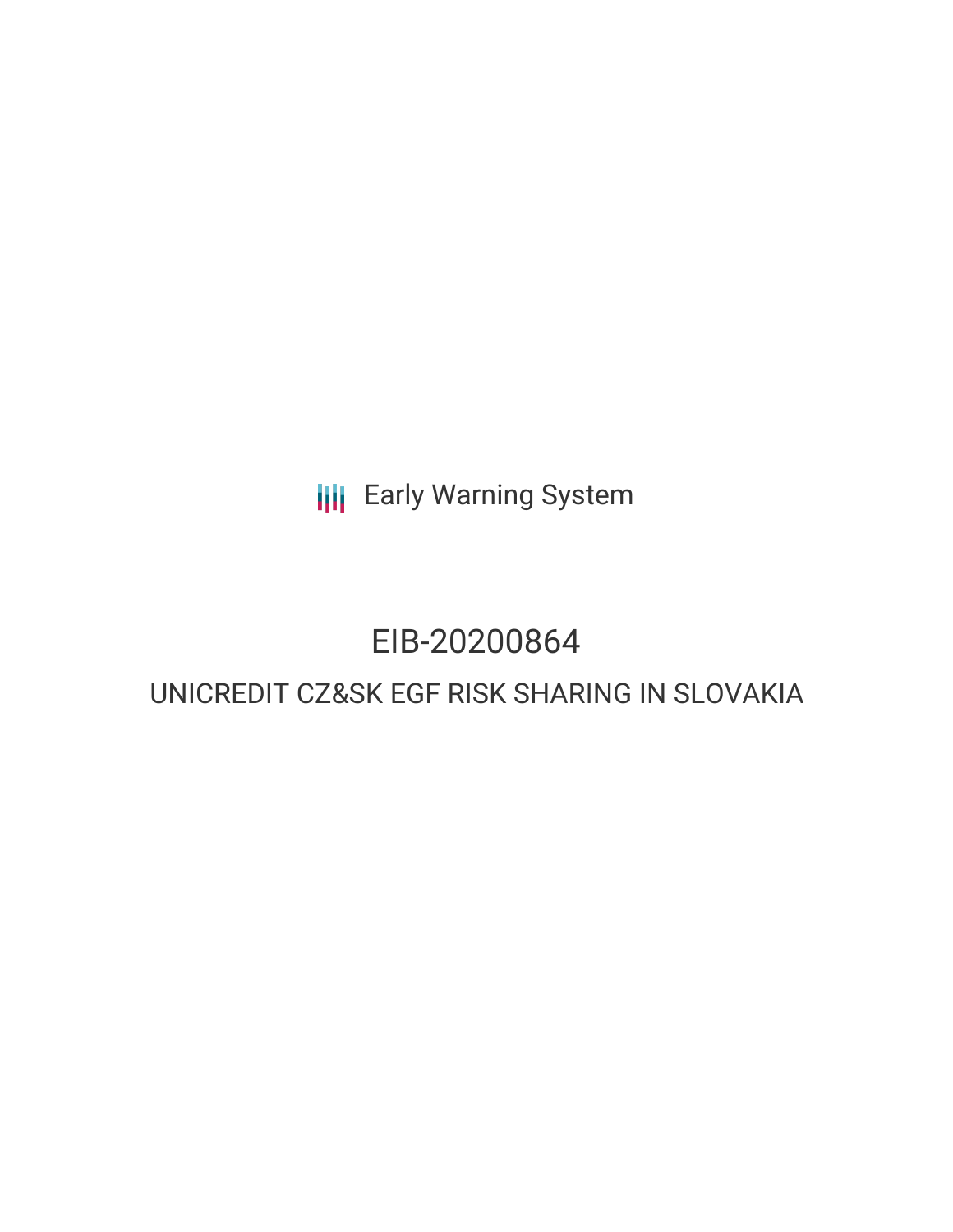

### **Quick Facts**

| <b>Countries</b>              | Slovakia                                      |
|-------------------------------|-----------------------------------------------|
| <b>Financial Institutions</b> | European Investment Bank (EIB)                |
| <b>Status</b>                 | Approved                                      |
| <b>Bank Risk Rating</b>       | U                                             |
| <b>Voting Date</b>            | 2021-05-12                                    |
| <b>Borrower</b>               | UNICREDIT BANK CZECH REPUBLIC AND SLOVAKIA AS |
| <b>Sectors</b>                | Finance                                       |
| <b>Investment Type(s)</b>     | Loan                                          |
| <b>Loan Amount (USD)</b>      | \$120.77 million                              |
| <b>Project Cost (USD)</b>     | \$507.25 million                              |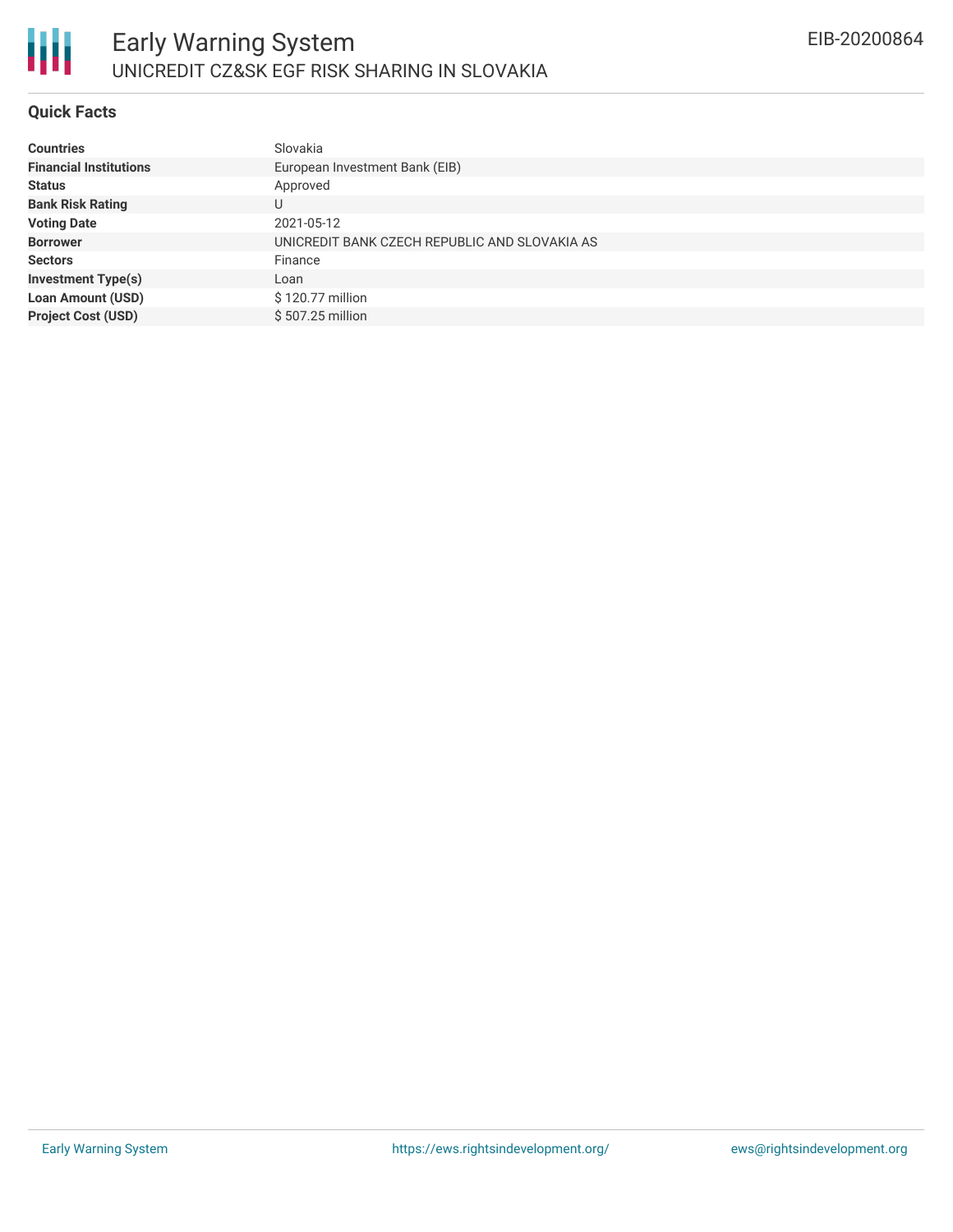

### **Project Description**

UNICREDIT CZ&SK EGF RISK SHARING IN SLOVAKIA is a linked risk-sharing operation under the European Guarantee Fund (EGF) to support Slovak mid-caps and large corporates in sectors that are in line with the EIB's long-term mission (innovation, environment, and indirect support for small and medium-sized enterprises (SMEs)) affected by the COVID-19 pandemic. The operation falls under the EGF - EU PL RISK SHARING INSTRUMENT (2020-0618) Programme Loan.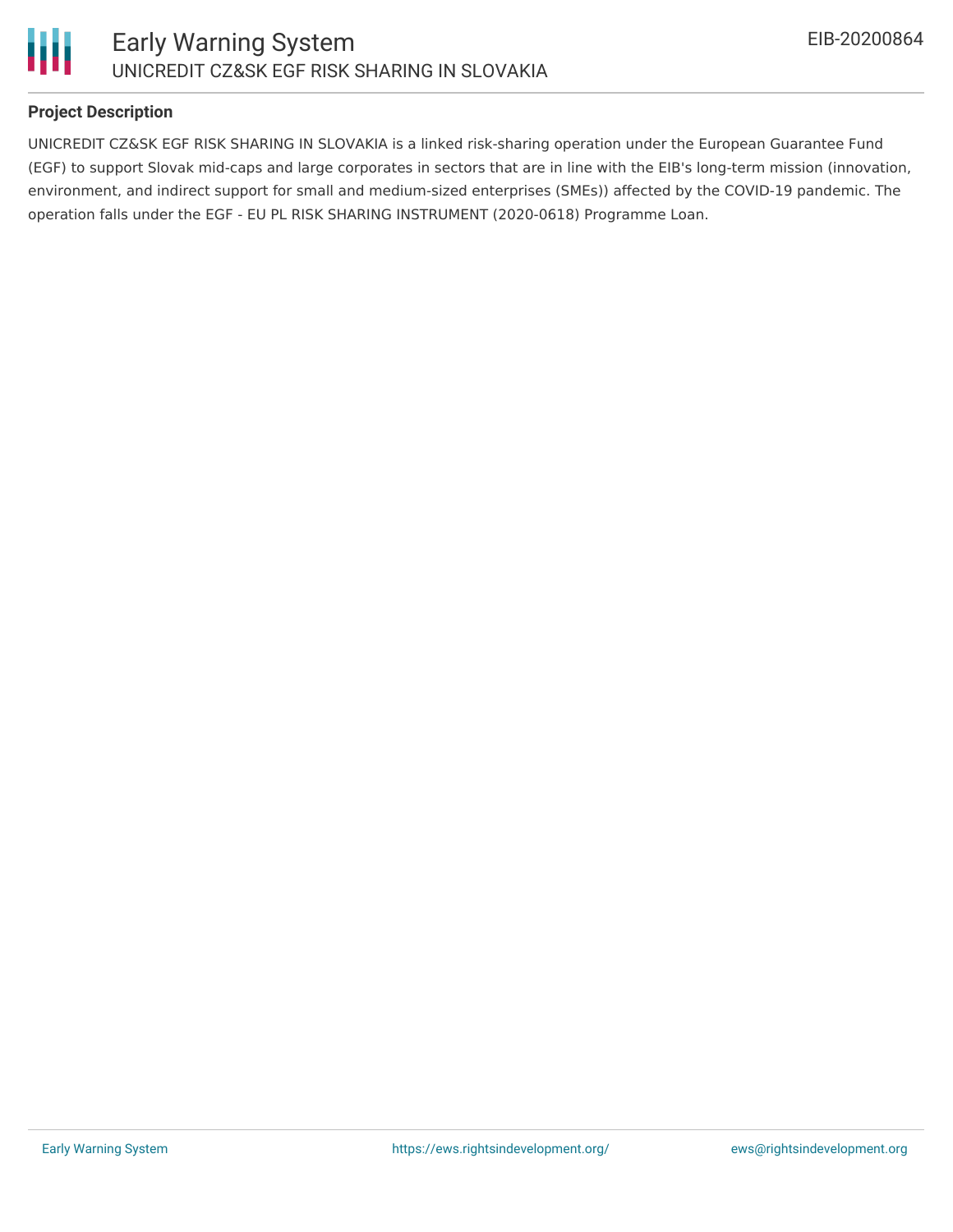# 冊

### **Investment Description**

European Investment Bank (EIB)